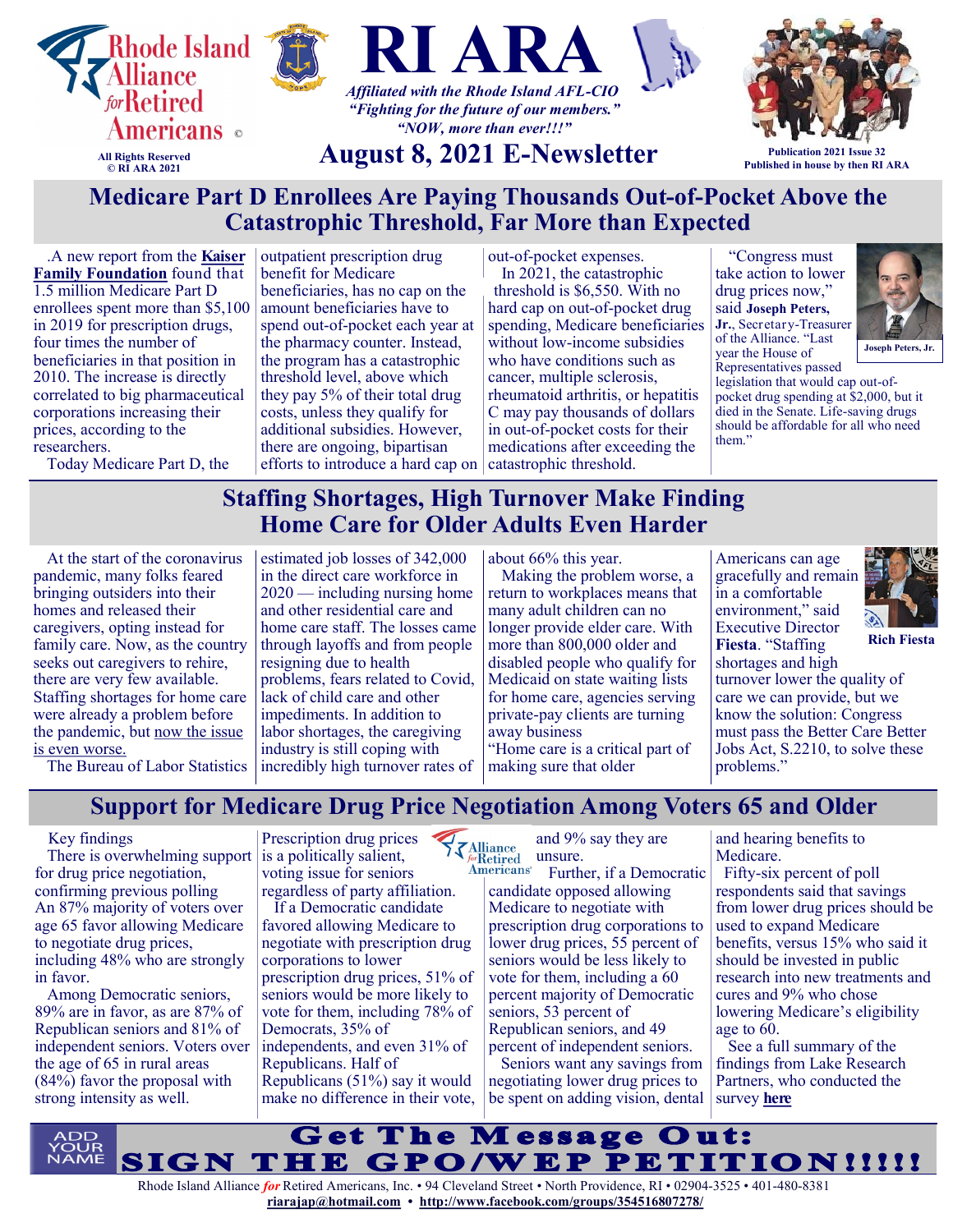## **Pfizer Court Fight Could Legalize Medicare Copays and Unleash 'Gold Rush' in Sales**

Three years ago, pharma giant Pfizer paid \$24 million to settle federal **[allegations](https://www.usatoday.com/story/news/politics/2018/05/24/pfizer-settles-medicare-drug-copay-assistance-kickback-charges/641736002/)** that it was paying kickbacks and inflating sales by reimbursing Medicare patients for out-of-pocket medication costs.

By making prohibitively expensive medicine essentially free for patients, the company induced them to use Pfizer drugs even as the price of one of those medicines, covered by Medicare and Medicaid, soared 44% to \$225,000 a year, the Justice Department alleged.

Now Pfizer is suing Uncle Sam to legalize essentially the same practice it was accused of three years ago — a fighting response to a federal crackdown that has resulted in a dozen drug companies being accused of similar practices.

A Pfizer win could cost taxpayers billions of dollars and erase an important control on pharma marketing after decades of regulatory erosion and soaring

drug prices, say health policy analysts. A federal judge's ruling is expected any day.

"If this is legal for Pfizer, Pfizer will not be the only pharmaceutical company to use this, and there will effectively be a gold rush," government lawyer Jacob Lillywhite said in oral arguments last month.

Pfizer's legal argument "is aggressive," said Chris Robertson, a professor of health law at Boston University. "But I think they've got such a political tailwind behind them" because of pocketbook pain over prescription medicine — even though it's caused by pharma manufacturers. Pfizer's message, "We're just trying to help people afford their drugs,' is pretty attractive," he said.

That's not all that's working in Pfizer's favor. Courts and regulations have been moving pharma's way since the Food and Drug Administration

allowed limited TV drug Pfizer ads in the 1980s. Other companies of all kinds also have gained free speech rights allowing aggressive

marketing and political influence that would have been unthinkable decades ago, legal scholars say.

Among other court arguments, Pfizer initially claimed that current regulation violates its speech protections under the First Amendment, essentially saying it should be allowed to communicate freely with thirdparty charities to direct patient assistance.

"It's infuriating to realize that, as outlandish as they seem, these types of claims are finding a good deal of traction before many courts," said Michelle Mello, a professor of law and medicine at Stanford University. "Drug companies are surely aware that the judicial trend has been toward more expansive recognition of commercial

speech rights."

Pfizer's lawsuit, in the Southern District of New York, seeks a judge's permission to directly reimburse patient expenses for two of its heartfailure drugs each costing \$225,000 a year. An outside administrator would use Pfizer contributions to cover Medicare copays, deductibles and coinsurance for those drugs, which otherwise would cost patients about \$13,000 a year.

Letting pharma companies put money directly into patients' pockets to pay for their own expensive medicines "does induce people to get a specific product" instead of shopping for a cheaper or more effective alternative, said Stacie Dusetzina, an associate professor of health policy at Vanderbilt University. "It's kind of the definition of a kickback."...**[Read](https://khn.org/news/article/pfizer-court-fight-could-legalize-medicare-copays-and-unleash-gold-rush-in-sales/)  [More](https://khn.org/news/article/pfizer-court-fight-could-legalize-medicare-copays-and-unleash-gold-rush-in-sales/)**

## **Bi-partisan Draft Legislation Addressing Medicare Advantage Care in Last Year of Life Released Last Week**

On Wednesday of last week U.S. Senators Bill Cassidy, M.D. (R-La.) and Debbie Stabenow (D -Mich.) released **[discussion draft](https://www.cassidy.senate.gov/download/medicare-advantage)  [legislation](https://www.cassidy.senate.gov/download/medicare-advantage)** following a troubling U.S. Government Accountability Office (GAO) **[report](https://www.gao.gov/products/gao-21-482)** conducted at the request of the Senators. The report shows Medicare Advantage (MA) beneficiaries in the last year of life disenrolled to join Medicare fee for service (FFS), or "original Medicare," at more than twice the rate of all other MA beneficiaries.

The report stated, "Stakeholders told GAO that,

legislation to be voted on that

among other reasons, beneficiaries in the last of year life may disenroll because of potential

limitations accessing specialized care under MA." It also showed that MA disenrollment in the last year of life increased overall costs to the Medicare program, estimating that FFS payments for such beneficiaries were \$490 million higher than if they would have stayed in MA in 2017.

"Medicare Advantage gives seniors better care at a lower cost," said Dr. Cassidy. "To improve this program, we need to



make sure it best serves beneficiaries in their last year of life and does not shift costs to other parts of

Medicare and taxpayers." "This report is alarming and raises serious questions. I'm very concerned that insurance companies may be denying seniors enrolled in Medicare Advantage plans the care they need, right when they need it the most. In addition to disrupting care, this leaves seniors and the government on the hook for higher costs. I look forward to further investigating this issue

and working with Senator Cassidy on legislation to make sure seniors get the high-quality health care they need," said Senator Stabenow.

The discussion draft marks the beginning of a conversation to uncover the reason patients are facing these limitations and form solutions. Should this concerning trend continue, the discussion draft suggests requiring MA plans to retroactively pay for the first 90 days of FFS claims following a patient disenrolling from MA into FFS when in their last year of life.

## **It's August – Congress' Traditional Vacation Month**

The House of Representatives has recessed for the month of August which means members will be going back home to their districts to meet with constituents. Many will also likely be taking some vacation time. However, they are on notice that they may be brought back in session if there is

cannot wait until September.

This could include the infrastructure bill currently being worked on in the Senate and also an eviction moratorium bill, depending on what actions the Biden administration may take in the next few days. The Senate continues to work

on the infrastructure bill and because of its cost. if they manage to pass it Senate Majority Leader Chuck Schumer (D-N.Y.) has vowed they will also pass a budget blueprint for a \$3.5 trillion social spending package. However, that legislation has no Republican support and even some Democrats are balking at it

There are no committee hearings scheduled in the House of Representatives but the Senate will hold various committee hearings this week and will continue to do so until they officially recess for their August break.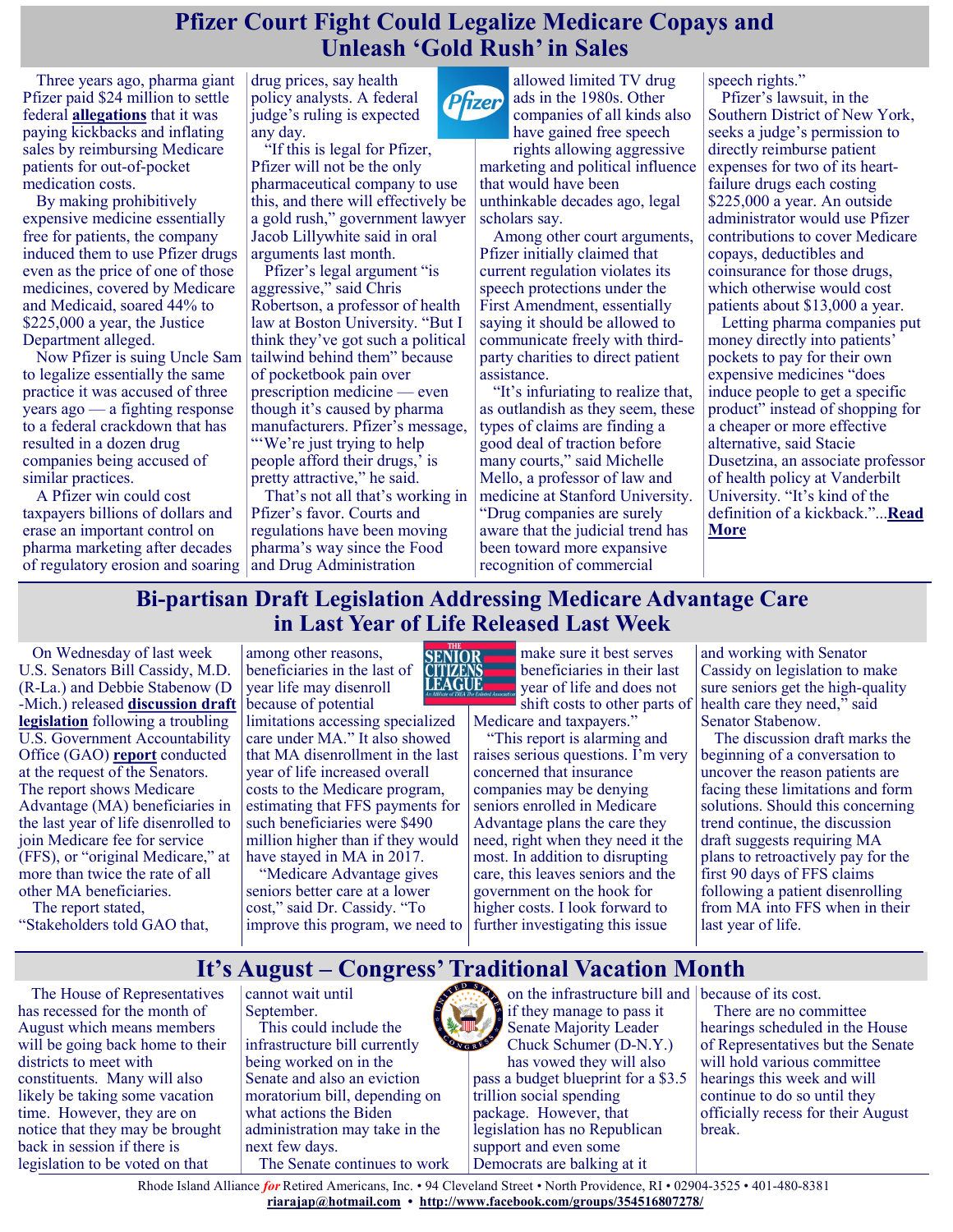# **Republicans have a plan to cut Social Security and Medicare**

Jake Johnson reports in **[Common Dreams](https://www.commondreams.org/news/2021/07/21/democrats-urged-reject-latest-gop-attempt-hold-social-security-hostage)** that Senator Lindsey Graham is using Medicare benefits." the Republicans' leverage in Congress to cut Social Security and Medicare. Only if Democrats agree to these cuts would Republicans agree to raise forced to go without healthcare, the federal debt ceiling.

Americans pay into Social Security and Medicare throughout their working lives. They earn these benefits. Alex Lawson, Social Security Works, explains that "Lindsey Graham and his fellow Republicans will stop at nothing to cut the

American people's earned Social Security and It's apparently not

enough that millions of retirees living in poverty or on the edge of poverty, that they are that they are dying prematurely. Medicare and Social Security help millions of people stay afloat. But, the Republicans want a commission to cut Social Security and Medicare as the price for raising the debt ceiling.

Meanwhile, Senate Democrats

debt ceiling. They should be voting to eliminate it. Either way, Republicans will try to stop this from

happening. But, failure to increase or eliminate the debt ceiling could lead the federal government to **[default](https://www.reuters.com/world/us/every-time-its-messy-us-again-approaching-debt-ceiling-2021-07-21/)** on its payments.

are working on a plan to raise the Wyden, who chairs the Senate Under President Trump, Congress voted to suspend the debt limit through July 2021. With Trump out of power and a Democratic president in control, Republicans are no longer willing to support this. Senator

Finance Committee, has said that he will not accept the Republicans' conditions for raising the debt ceiling. "Nobody is going to hold the American economy hostage, period, full stop."

Democrats could raise or eliminate the debt ceiling without Republican support, through the budget reconciliation process. To do so, they would need every Democratic Senator supporting the debt ceiling increase or elimination.

### **Two retirement bills would create 51 million new savers and \$6.2 trillion in savings**

Lawmakers recently rolled out two new pieces of legislation that could have a game-changing impact on the number of Americans saving for retirement.

### In a **[Senate Finance](https://www.finance.senate.gov/hearings/building-on-bipartisan-retirement-legislation-how-can-congress-help)  [hearing](https://www.finance.senate.gov/hearings/building-on-bipartisan-retirement-legislation-how-can-congress-help)** Wednesday, the **[CEO](https://www.finance.senate.gov/imo/media/doc/21.07.22%20Brian%20Graff%20Written%20Testimony%20for%20SFC%20Hearing%20on%20Retirement.pdf)  [of the American Retirement](https://www.finance.senate.gov/imo/media/doc/21.07.22%20Brian%20Graff%20Written%20Testimony%20for%20SFC%20Hearing%20on%20Retirement.pdf)  [Association Brian Graff](https://www.finance.senate.gov/imo/media/doc/21.07.22%20Brian%20Graff%20Written%20Testimony%20for%20SFC%20Hearing%20on%20Retirement.pdf)**

**[testified](https://www.finance.senate.gov/imo/media/doc/21.07.22%20Brian%20Graff%20Written%20Testimony%20for%20SFC%20Hearing%20on%20Retirement.pdf)** that passing both the Automatic IRA Act and the Encouraging Americans to Save Act would create 51 million new retirement savers and generate \$6.2 trillion in retirement savings over 10 years.

"The potential results of Congress tackling the two

biggest challenges in the retirement savings policy space—closing the retirement coverage gap and directly contributing to and incentivizing the retirement savings of moderate-income workers—are extraordinary," Graff said Wednesday.

The **[Automatic IRA Act](https://www.whitehouse.senate.gov/news/release/whitehouse-introduces-bill-to-help-americans-save-for-retirement)**, introduced by Sen. Sheldon Whitehouse (D-R.I.), would require employers with more than 10 workers to automatically enroll employees in a retirement plan. The bill would provide tax credits to employers to defray the costs of setting up the accounts.



introduced last week by Senate Finance Chair Ron Wyden (D-Ore.), would replace the **[current saver's tax](https://www.irs.gov/retirement-plans/plan-participant-employee/retirement-savings-contributions-savers-credit)**  [credit](https://www.irs.gov/retirement-plans/plan-participant-employee/retirement-savings-contributions-savers-credit) with a government

matching program that would match contributions of up to \$1,000 per year made to retirement accounts by individuals with **[income up to](https://www.finance.senate.gov/imo/media/doc/one%20pager%20and%20section%20by%20section.pdf)  [\\$32,500 and married couples](https://www.finance.senate.gov/imo/media/doc/one%20pager%20and%20section%20by%20section.pdf)  [with income up to \\$65,000](https://www.finance.senate.gov/imo/media/doc/one%20pager%20and%20section%20by%20section.pdf)**.

This bill would make 120 million Americans eligible for the saver's match program, including gig workers and government workers like

teachers who are not traditionally provided access to matching programs, according to ARA.

Additionally, about 98% of the estimated 51 million brand new retirement savers earn less than \$100,000 and would benefit Black and Latino Americans. ARA estimated that the two legislative proposals would help 5.8 million Black Americans and 8.4 million Latino Americans become new retirement savers.

"I hope today's hearing is a launching pad for the committee to develop another bipartisan retirement package in the months ahead," Wyden said Wednesday.

## **As Medicare and Medicaid turn 56, let's remember younger adults will need them in the future**

Younger adults no doubt have other things to think about besides today's 56th anniversary of Medicare and Medicaid. Earning a living wage, buying a home, raising children - or even pursuing adventure and selfexploration - naturally may be more front of mind. Indeed, today's younger adults were decades away from being born when **[President Lyndon](http://www.lbjlibrary.org/press/media-kit/medicare-and-medicaid)  [Johnson](http://www.lbjlibrary.org/press/media-kit/medicare-and-medicaid)** signed both landmark

social programs into law on July 30, 1965.

"Medicare isn't really on my radar at all," says Charlotte, a 27 -year-old youth educator from Dallas, whose unfamiliarity with the nation's largest federal health care program may be typical of many young adults. "I'm just trying to think about the next few

years. I only recently learned what a 401K is!" But that doesn't make

Medicare - or Medicaid any less relevant to younger people, because they most certainly will need at least one of those programs during the course of their lives, most likely in older age. In fact, Medicare and Medicaid were built to last - to provide health security for generations of Americans to come.

Millennials with aging parents may already be aware of the crucial role that these programs play. Behnam, 36, a digital media specialist from McLean, Va., says Medicare was there for his 78 year-old father when he needed a pacemaker. "Medicare paid most of his hospital bills.

Without it, the cost to my parents would have been crazy. Now, I have a better appreciation of what Medicare does."

For 56 years, Medicare has provided health insurance to Americans 65 and older. It was enacted because private insurers typically **[wouldn't cover older](https://www.newyorker.com/news/news-desk/medicare-made)  [people at a reasonable price](https://www.newyorker.com/news/news-desk/medicare-made)**, leaving too many seniors desperately lacking health care. Its sister program, Medicaid, was created to provide health insurance to lower-income Americans who **[couldn't afford](https://www.cbpp.org/research/health/introduction-to-medicaid)  [private insurance](https://www.cbpp.org/research/health/introduction-to-medicaid)**. Medicaid also covers long-term care for lower-income seniors - like nursing homes and, more recently, home and communitybased care (a healthier and safer

alternative). In fact, Medicaid pays **[more than 60 percent](https://www.thescanfoundation.org/sites/default/files/who_pays_for_ltc_us_jan_2013_fs.pdf)** of long-term care costs in America today.

By 2050, there will be **[81](https://www.pewresearch.org/hispanic/2008/02/11/us-population-projections-2005-2050/)  [million](https://www.pewresearch.org/hispanic/2008/02/11/us-population-projections-2005-2050/)** people over age 65 in America. Seniors will make up [nearly 20 percent](https://www.pewresearch.org/hispanic/2008/02/11/us-population-projections-2005-2050/) of the population. With the adequacy of retirement savings in doubt and health care costs ever-rising, these future seniors most certainly will rely on Medicare and Medicaid even more than the current generation does. (Medicare will have some **[30](https://www.kff.org/medicare/report/the-rising-cost-of-living-longer-analysis-of-medicare-spending-by-age-for-beneficiaries-in-traditional-medicare/view/footnotes/)  [million more](https://www.kff.org/medicare/report/the-rising-cost-of-living-longer-analysis-of-medicare-spending-by-age-for-beneficiaries-in-traditional-medicare/view/footnotes/)** beneficiaries by the time older Millennials become eligible.)…...**[Read](https://www.msn.com/en-us/news/politics/as-medicare-and-medicaid-turn-56-lets-remember-younger-adults-will-need-them-in-the-future/ar-AAMLiP5?ocid=BingNewsSearch)  [More](https://www.msn.com/en-us/news/politics/as-medicare-and-medicaid-turn-56-lets-remember-younger-adults-will-need-them-in-the-future/ar-AAMLiP5?ocid=BingNewsSearch)**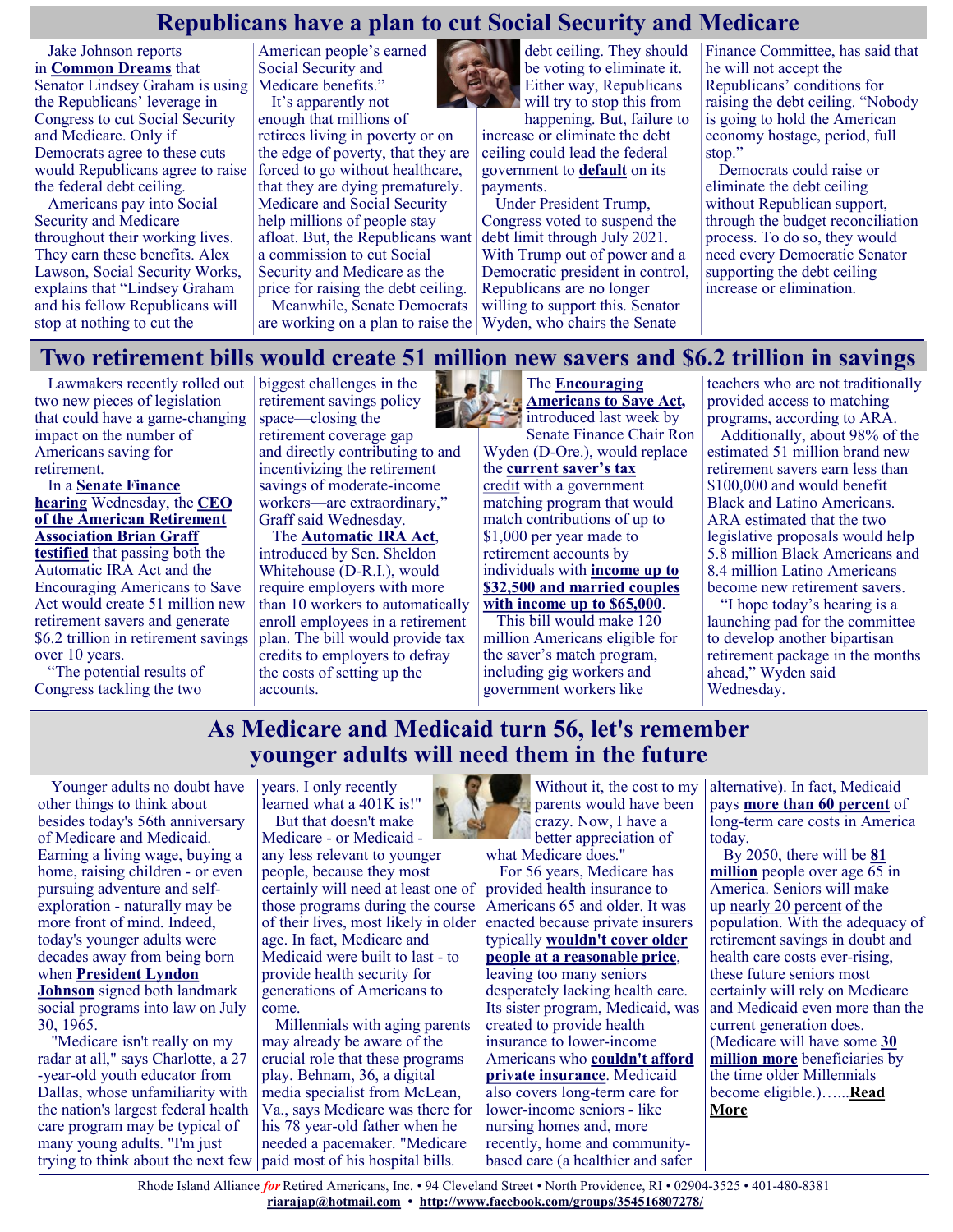### **Retirees: Social Security Benefits Are Replacing Less Income**

Social Security benefits aren't an adequate source of retirement income without additional savings to support you. There's a simple reason for that: They replace a pretty small percentage of your preretirement earnings.

Unfortunately, that percentage is rapidly shrinking. According to the **[Center for Retirement](https://crr.bc.edu/wp-content/uploads/2020/10/IB_20-14.pdf)  [Research](https://crr.bc.edu/wp-content/uploads/2020/10/IB_20-14.pdf)**, Social Security replaced about 41% of preretirement income in 1995 after accounting for Medicare premiums and taxation of benefits. But by 2035, that number will be down to just 29%.

Below, you'll learn about three factors that are contributing to what could be a disastrous reduction in retirement income for those who rely on Social Security.

**Full retirement age is changing** The amount of Social Security retirees receive depends on when they first start getting checks. Seniors must start benefits at [full retirement](https://www.fool.com/retirement/social-security/full-retirement-age/?utm_source=msnrss&utm_medium=feed&utm_campaign=article&referring_guid=a841bf08-3d1b-4cf2-b169-f371be7bab1f)  [age](https://www.fool.com/retirement/social-security/full-retirement-age/?utm_source=msnrss&utm_medium=feed&utm_campaign=article&referring_guid=a841bf08-3d1b-4cf2-b169-f371be7bab1f) (FRA) if they want their standard benefit. And FRA is gradually getting later.

For those born in 1955, it is 66 and 2 months. But those born in 1956 have an FRA of 66 and four months. It will move ahead by two months each year until everyone born in 1960 or later ends up with an FRA of 67.

This change to FRA ends up resulting in an effective benefits cut for future retirees. That's because early filing penalties reduce benefits for each month someone claims before FRA. Someone with a later full retirement age must either wait longer to get their full benefit (giving up income in the interim) or accept a smaller monthly check.

A later FRA also means fewer opportunities to receive delayed retirement credits, which raise monthly checks for each month a retiree delays the start of them between FRA and age 70. With retirees forced to wait longer to claim benefits or to accept a smaller check, it's no wonder Social Security won't replace as much of their pre-retirement earnings.

**Medicare premiums are rising**

due to healthcare inflation. These premiums are typically deducted from people's Social Security checks,

reducing the net value of their retirement benefits.

Social Security retirees get periodic cost of living increases, which are supposed to protect them from a reduced buying power due to inflation. But the Cost of Living Adjustments (COLAs) are calculated based on a measurement of inflation that underestimates the percentage of income seniors devote to medical care.

The result: Medicare premiums are going to take an increasingly big bite out of Social Security checks, eating up a large portion of a retiree's COLAs and resulting in benefits not replacing as large a percentage of income once the costs of Medicare are deducted.

Medicare premiums are rising | taxed are set in stone and don't **More benefits will be taxed** Finally, a growing number of retirees will be subject to federal tax on Social Security, which also reduces the net value of their benefits. That's because the thresholds at which benefits are

change each year to reflect wage growth.

People, on average, typically earn a little bit more each year as wages go up over time. Since Social Security benefits are based on average wages, the average benefit also goes up a little bit each year. So, since the dollar amount above which benefits are

taxed *doesn't* change, more people cross over the threshold and end up owing money to the IRS.

Of course, if more Social Security benefits are being sent to Uncle Sam to pay a tax bill, the amount left over will replace less income.

Sadly, there's little seniors can do to stop any of these three changes. But future retirees can and must plan for their benefits to reduce a smaller percentage of their take-home pay. This means retirees need to **[save extra cash for their](https://www.fool.com/investing/2021/07/22/4-low-effort-ways-to-double-retirement-savings/?utm_source=msnrss&utm_medium=feed&utm_campaign=article&referring_guid=a841bf08-3d1b-4cf2-b169-f371be7bab1f)** 

**[later years](https://www.fool.com/investing/2021/07/22/4-low-effort-ways-to-double-retirement-savings/?utm_source=msnrss&utm_medium=feed&utm_campaign=article&referring_guid=a841bf08-3d1b-4cf2-b169-f371be7bab1f)** so retirement investments provide more supplementary income to make up for the reduced role Social Security will play in their support.

### **The Stealth Way Social Security Has Been Robbing Seniors of Their Benefits for Years**

Security can generally avoid taxes on their benefits. But those with additional income often get penalized in the form of taxes.

The taxation of benefits hinges on a calculation known as provisional income, which is a senior's non-Social Security income plus half of his or her annual benefit.

Seniors face taxes on up to 50% of their benefits once their provisional income exceeds \$25,000 for singles and \$32,000 for married couples. They then face taxes on up to 85% of their benefits once their provisional income exceeds \$34,000 and \$44,000, respectively.

Meanwhile, the cost of living has risen substantially since then -- yet the income thresholds for Social Security taxes haven't. And that leaves seniors in a



pretty bad spot. Avoiding taxes on

Seniors who save for retirement strategically may be able to avoid getting slammed with taxes on their Social Security benefits. And one of the easiest ways to make that happen is to save in a **[Roth](https://www.fool.com/retirement/2021/07/15/can-you-use-a-roth-ira-as-your-emergency-fund/?utm_source=msnrss&utm_medium=feed&utm_campaign=article&referring_guid=656c06a6-9227-4f63-8be1-55e9b1a6c89d)  [IRA](https://www.fool.com/retirement/2021/07/15/can-you-use-a-roth-ira-as-your-emergency-fund/?utm_source=msnrss&utm_medium=feed&utm_campaign=article&referring_guid=656c06a6-9227-4f63-8be1-55e9b1a6c89d)**.

Roth IRA withdrawals are not taxable income and also don't count toward provisional income. As such, a single tax filer who collects \$18,000 a year in Social Security and also takes \$24,000 a year in Roth IRA withdrawals would not have to pay taxes on benefits, despite having a total income of \$42,000 and a provisional income of \$33,000.

While higher earners aren't allowed to contribute to a Roth IRA directly, there's always the

option to fund a traditional IRA and then **[convert it to a Roth](https://www.fool.com/retirement/plans/roth-ira/conversion/?utm_source=msnrss&utm_medium=feed&utm_campaign=article&referring_guid=656c06a6-9227-4f63-8be1-55e9b1a6c89d)  [account](https://www.fool.com/retirement/plans/roth-ira/conversion/?utm_source=msnrss&utm_medium=feed&utm_campaign=article&referring_guid=656c06a6-9227-4f63-8be1-55e9b1a6c89d)** afterward. It's a move worth making, considering that Roth IRAs offer other benefits in retirement outside of helping seniors avoid taxes on Social Security. For example, Roth IRAs are the only taxadvantaged retirement plan to not impose **[required minimum](https://www.fool.com/retirement/plans/ira/required-minimum-distributions/?utm_source=msnrss&utm_medium=feed&utm_campaign=article&referring_guid=656c06a6-9227-4f63-8be1-55e9b1a6c89d)  [distributions.](https://www.fool.com/retirement/plans/ira/required-minimum-distributions/?utm_source=msnrss&utm_medium=feed&utm_campaign=article&referring_guid=656c06a6-9227-4f63-8be1-55e9b1a6c89d)**

It's bad enough that seniors face taxes on their Social Security income. But what makes the problem worse is the fact that the income thresholds that determine that haven't changed in multiple decades.

There's already pressure on lawmakers to **[change the way](https://www.fool.com/retirement/2021/07/25/will-social-security-change-the-way-it-calculates/?utm_source=msnrss&utm_medium=feed&utm_campaign=article&referring_guid=656c06a6-9227-4f63-8be1-55e9b1a6c89d)  [Social Security raises are](https://www.fool.com/retirement/2021/07/25/will-social-security-change-the-way-it-calculates/?utm_source=msnrss&utm_medium=feed&utm_campaign=article&referring_guid=656c06a6-9227-4f63-8be1-55e9b1a6c89d)  [calculated](https://www.fool.com/retirement/2021/07/25/will-social-security-change-the-way-it-calculates/?utm_source=msnrss&utm_medium=feed&utm_campaign=article&referring_guid=656c06a6-9227-4f63-8be1-55e9b1a6c89d)**. Senior advocates should consider encouraging lawmakers to revisit these tax rules, as well.

Rhode Island Alliance *for* Retired Americans, Inc. • 94 Cleveland Street • North Providence, RI • 02904-3525 • 401-480-8381 **[riarajap@hotmail.com](mailto:riarajap@hotmail.com) • [http://www.facebook.com/groups/354516807278/](https://www.facebook.com/groups/354516807278/)**



**[Social Security](https://www.fool.com/retirement/social-security/?utm_source=msnrss&utm_medium=feed&utm_campaign=article&referring_guid=656c06a6-9227-4f63-8be1-55e9b1a6c89d)** is a critical income source for millions of seniors, and while you'll often hear that it's not advisable to live on those benefits alone, the reality is that many seniors do. But some people do a good job of saving for retirement and securing other income streams. As such, their benefits represent just a portion of their total senior income.

That's really a more ideal situation. But seniors with outside income take one big risk -- getting taxed on their Social Security benefits. And worse yet, the rules regarding those taxes haven't changed in years, and seniors often feel the pain because of that.

An outdated set of guidelines Seniors who don't have income outside of Social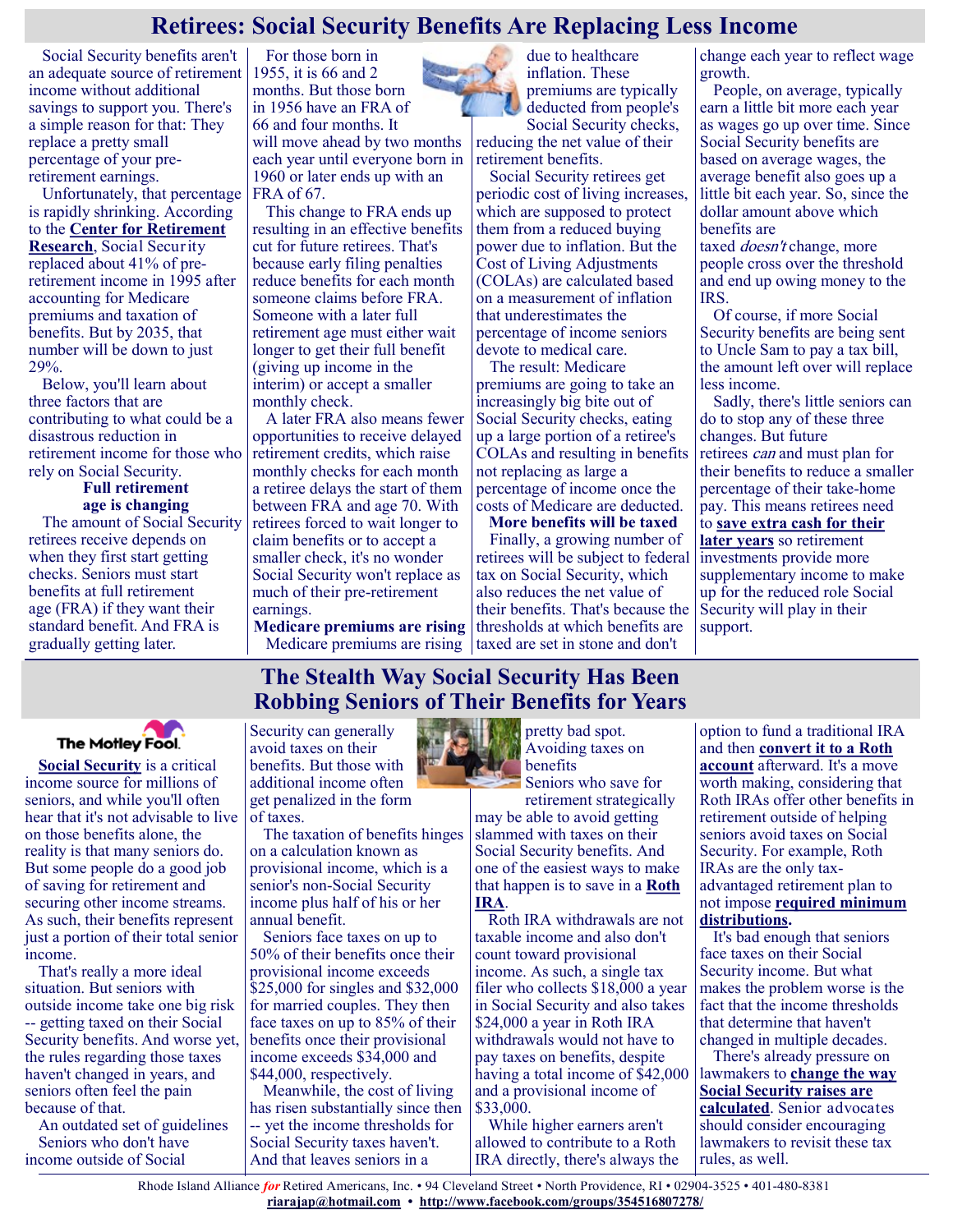## **Will My Husband's Income Hurt My Social Security Check?**

Welcome to our "Social Security Q&A" series. You ask a question about Social Security, and a guest expert answers it. **Today's question comes from Rhonda:**

"I have not worked out of the home in over 10 years. I will turn 62 in a couple of months. At that time, I plan to apply for my Social Security retirement benefits and a spousal supplement. My husband started his benefits two years ago at age 65. For a year, his benefit was

reduced by the Social Security earnings limit. Since he has now surpassed his full

retirement age, the earnings test no longer applies to him. Since I have no earned income, will my benefits be subjected to the earnings test, since my husband continues to earn well above the earnings limit?"

**How the Social Security earnings test works** Rhonda, first let me briefly explain the Social Security



earnings test. It applies to Social Security recipients who have earned income and who are less than their full retirement age (FRA).

For 2021, the **[annual earnings](https://www.ssa.gov/cola/)  [limit](https://www.ssa.gov/cola/)** is typically \$18,960. (An exception: For those reaching their FRA in 2021, the limit is \$50,520.) For every \$2 of earnings above \$18,960, Social Security benefits are reduced by \$1. (For those reaching their FRA in 2021, the reduction is \$1 for every \$3 in earnings.)

The earnings penalty applies both to an income earner's own retirement benefits and any spousal benefits arising from that recipient's record.

For example, suppose a 64 year-old husband has annual retirement benefits of \$20,000 and his wife is receiving \$5,000 as a spousal supplement on his record. If he earns \$2,000 above the limit of \$18,960, total benefits on his record are reduced by \$1,000….**[Read](https://www.msn.com/en-us/money/retirement/will-my-husband-s-income-hurt-my-social-security-check/ar-AAMH01Z?ocid=SK2DDHP)  [More](https://www.msn.com/en-us/money/retirement/will-my-husband-s-income-hurt-my-social-security-check/ar-AAMH01Z?ocid=SK2DDHP)**

## **Dear Marci:** *What is an Annual Notice of Change?*

*Dear Marci, Last year I received an Annual Notice of Change, or ANOC. Should I expect another one this year? What should I do with an ANOC?*

*-John (Nashville, TN)*

#### Dear John,

The Annual Notice of Change, or ANOC, is the notice you receive from your Medicare Advantage or Part D plan in late September. So yes, you should expect to receive another one this year!

The ANOC gives a summary of any changes in your plan's costs and coverage that will take effect January 1 of the next year. The ANOC is typically mailed with the plan's Evidence of Coverage (EOC), which is a more comprehensive list of the plan's costs and benefits for the upcoming year. You should

review these notices 1<sup>0</sup> Dear Marci to see if your plan will continue to meet your health care needs in the following year. If you are dissatisfied with any upcoming changes, you can make changes to your coverage during **[Fall](https://medicarerights.us15.list-manage.com/track/click?u=1621f54a596f3717c22815356&id=1cdbe3375a&e=88d22ba1fe)  [Open Enrollment](https://medicarerights.us15.list-manage.com/track/click?u=1621f54a596f3717c22815356&id=1cdbe3375a&e=88d22ba1fe)**.

Here are three types of changes to look for:

**Find out what you can expect to pay for services in 2022. [Costs such as deductibles](https://medicarerights.us15.list-manage.com/track/click?u=1621f54a596f3717c22815356&id=3e2361d035&e=88d22ba1fe)  [and copayments](https://medicarerights.us15.list-manage.com/track/click?u=1621f54a596f3717c22815356&id=3e2361d035&e=88d22ba1fe)** can change

each year. For example, your plan may not have had a deductible in 2021, but it could have one in 2022. A deductible is the amount of money you owe out-of-pocket before your plan begins to cover your care. Another example is that your plan may increase the copayments you owe for visits to your primary care provider or

specialists.

**Check to see if your doctors, hospitals, and other health care providers and pharmacies will still be in network for 2022. [Plan](https://medicarerights.us15.list-manage.com/track/click?u=1621f54a596f3717c22815356&id=1f646c4552&e=88d22ba1fe)  [networks](https://medicarerights.us15.list-manage.com/track/click?u=1621f54a596f3717c22815356&id=1f646c4552&e=88d22ba1fe)** can change each year, which means your doctor may not be in your plan's network for 2022. You have the lowest out-of -pocket costs if you go to providers and pharmacies that are in your plan's network. If you see an out-of-network provider, your plan may not cover any of the cost of your care, leaving you to pay the cost out-of-pocket. You should also contact your providers directly to confirm that they will still be accepting your plan in the coming year.

**Look through the plan's formulary.** The formulary is the list of drugs the plan covers. Formulary changes can happen from year to year, meaning your

drug may not be covered in 2022 even though it was covered in 2021. Make sure your drugs will still be covered next year. If they are not, then you may want to **[select a different drug](https://medicarerights.us15.list-manage.com/track/click?u=1621f54a596f3717c22815356&id=aa366b28ab&e=88d22ba1fe)  [plan](https://medicarerights.us15.list-manage.com/track/click?u=1621f54a596f3717c22815356&id=aa366b28ab&e=88d22ba1fe)** that covers all of your drugs. If the formulary is incomplete, or you do not see your drug(s) on the list, contact the plan directly to learn more.

If you have not received an ANOC by the end of September, you should contact your Medicare Advantage Plan or Part D plan to request it. This notice can be very helpful in determining whether you should make any changes to your coverage during Fall Open Enrollment. Reading your ANOC should also prevent any surprises about your coverage in the new year! -Marci

### **Restoring a Sense of Belonging: The Unsung Importance of Casual Relationships for Older Adults**

In May, Vincent Keenan traveled from Chicago to Charlottesville, Virginia, for a wedding — his first trip out of town since the start of the pandemic.

"Hi there!" he called out to customers at a gas station where he'd stopped on his way to the airport. "How's your day going?" he said he asked the Transportation Security Administration agent who checked his ID. "Isn't this wonderful?" he exclaimed to guests at the wedding, most of

whom were strangers. "I was striking up conversations with people I didn't know everywhere

I went," said Keenan, 65, who retired in December as chief executive officer of the Illinois Academy of Family Physicians. "Even if they just grunted at me, it was a great day."

It wasn't only close friends Keenan missed seeing during 15 months of staying home and trying to avoid covid-19. It was also dozens of casual acquaintances and people he ran



into at social events, restaurants, church and other venues. These relationships with

people we hardly know or know only superficially are called "weak ties" — a broad and amorphous group that can include anyone from your neighbors or your pharmacist to members of your book group or fellow volunteers at a school.

Like Keenan, who admitted he's an unabashed extrovert, many older adults are renewing these connections with pleasure

after losing touch during the pandemic.

Casual relationships have **[several benefits](https://onlinelibrary.wiley.com/doi/abs/10.1111/j.1756-2589.2009.00010.x)**, according to researchers who've studied them. These ties can cultivate a sense of belonging, provide bursts of positive energy, motivate us to engage in activities, and expose us to new information and opportunities all without the emotional challenges that often attend close relationships with family and friends….**[Read More](https://khn.org/news/article/casual-relationships-vital-older-adults-sense-of-belonging-post-pandemic/)**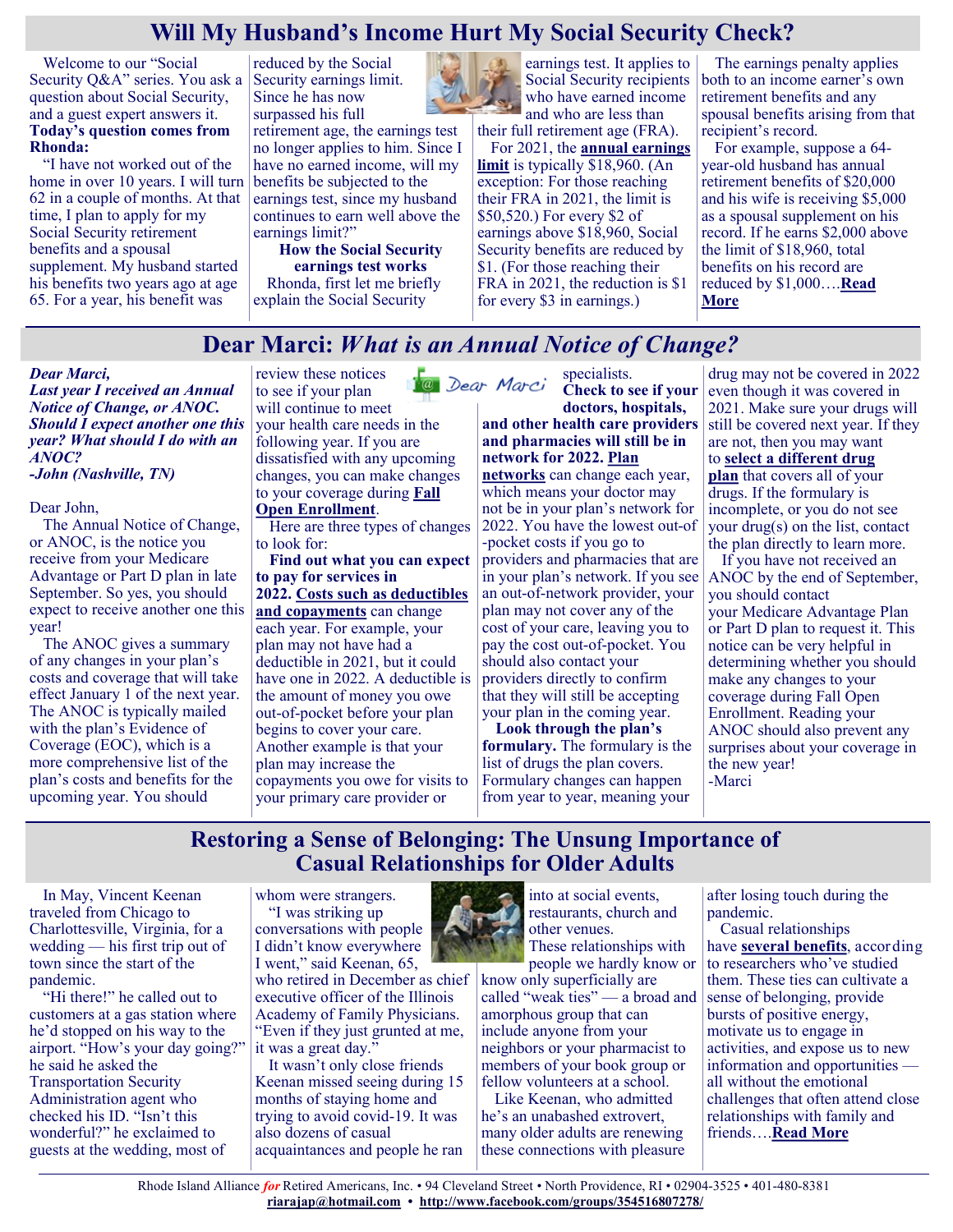# **RI ARA HealthLink Wellness News** FealthLink Wellness



# **Do you have A-fib and what to do about it?**

Jane Brody reports for **[The](https://www.nytimes.com/2021/07/26/well/live/afib-warning-signs.html)  [New York Times](https://www.nytimes.com/2021/07/26/well/live/afib-warning-signs.html)** on "A-fib" or "atrial fibrillation," a relatively common heart condition that many people do not realize they have. If you get tired walking uphill or otherwise feel breathless, you could have A-fib, which causes an abnormality in your heart rhythm.

**What is A-fib?** It is a condition in which the upper chambers or atria of your heart do not beat in sync with the lower chambers or ventricles. The ventricles circulate blood through your body. If the upper and lower heart chambers are out of sync, then the lower chambers might not be able to pump all the blood your body needs.

**What are the symptoms of A -fib?** Your heart might beat irregularly and quickly for several minutes. Or, you might feel shortness of breath and dizziness from an activity that

normally would not cause these symptoms. Some people feel these symptoms on occasion. Others experience them regularly. You should not dismiss these symptoms, even if they disappear soon after you experience them.

**What can trigger Afib?** Coffee and alcohol are two triggers.

**How common is A-fib?** Fairly common. You have a one in five chance of getting A-fib during your lifetime. About 3 million Americans have this condition. And, the number is on the rise. People with diabetes and high blood pressure are more likely to have it, as are people who are seriously overweight.

**Will I know if I have Afib?** You might not. But, it's important you do. With timely and appropriate treatment, you can extend your life. Without



treatment, you increase your risk of having a stroke significantly. You also increase your risk of heart failure.

And, it could lead to dementia because of lack of blood in your brain.

**Is A-fib a condition that can kill me?** Yes. The evidence suggests that more than 150,000 people die of A-fib each year, either directly or indirectly.

**How do I get tested for Afib?** Talk to your doctor. The doctor can test for it in a number of ways, often through a heart monitor. The doctor might also do an EKG or have you take a treadmill test.

**Can A-fib be cured?** Most people are prescribed treatment. Beta blockers and calcium blockers help to keep your heart beating regularly. You might also get an anticoagulant so that your blood doesn't clot.

Sometimes the doctor will do an electrical cardioversion, which uses paddles to the chest to shock your heart back to a standard beat.

Sometimes people receive ablation, an alternative to drug treatment, by which a catheter passes through a vein into your upper heart chamber in order to burn or freeze cells that are causing your heart to beat rapidly and irregularly. Ablation treatment has been found to be quite effective, although it generally takes several weeks to work. In the interim your heart can beat out of sync.

**Warning:** Sometimes prescription drugs stop working and you might need a change of treatment. So, if you have A-fib, you should be sure to see your doctor regularly.

## **CDC reverses indoor mask policy, saying fully vaccinated people and kids should wear them indoors**

The Centers for Disease Control and Prevention recommended Tuesday that fully vaccinated people begin wearing masks indoors again in places with **[high Covid](https://www.cnbc.com/2021/07/23/covid-cases-are-rising-again-in-all-50-states-across-us-as-delta-variant-tightens-its-grip.html)-19 [transmission rates](https://www.cnbc.com/2021/07/23/covid-cases-are-rising-again-in-all-50-states-across-us-as-delta-variant-tightens-its-grip.html)**. The agency is also recommending kids wear masks in schools this fall.

Federal health officials still believe fully vaccinated individuals represent a very small amount of transmission. Still, some vaccinated people could be carrying higher levels of the virus than previously understood and potentially transmit it to others.

"This pandemic continues to pose a serious threat to the health of all Americans," CDC Director Rochelle Walensky told reporters on a call. "Today, we have new science related to the delta variant that requires us to update the guidance regarding what you can do when you are fully vaccinated."

The updated guidance comes ahead of the fall season, when the highly contagious delta variant is

expected to **[cause](https://www.cnbc.com/2021/07/08/us-heading-for-dangerous-fall-with-surge-in-delta-covid-cases-and-return-of-indoor-mask-mandates.html)  [another surge](https://www.cnbc.com/2021/07/08/us-heading-for-dangerous-fall-with-surge-in-delta-covid-cases-and-return-of-indoor-mask-mandates.html)** in new **[coronavirus](https://www.cnbc.com/coronavirus/)** cases and many large

employers plan to bring workers back to the office. In mid-May, the CDC said fully vaccinated people didn't need to

wear masks in most settings, whether indoors or outdoors.

"In areas with substantial and high transmission, CDC recommends fully vaccinated people wear masks in public, indoor settings to help prevent the spread of the delta variant, and protect others. This includes schools," Walensky said. The CDC recommends that everyone in grade schools wear masks indoors, "including teachers, staff, students and visitors,

regardless of vaccination status." Walensky said new data shows the variant behaves "uniquely differently from past strains of the virus," indicating that some vaccinated people infected with the delta variant "may be contagious and spread the virus



to others." White House chief medical advisor **[Dr.](https://www.cnbc.com/2021/07/21/delta-covid-variant-fauci-says-vaccinated-people-might-want-to-consider-wearing-masks-indoors-.html)  [Anthony Fauci](https://www.cnbc.com/2021/07/21/delta-covid-variant-fauci-says-vaccinated-people-might-want-to-consider-wearing-masks-indoors-.html)** said

Sunday that the CDC was considering whether to revise mask guidance for vaccinated Americans, saying it was "under active consideration."

"It's a dynamic situation. It's a work in progress, it evolves like in so many other areas of the pandemic," Fauci, also the director of the National Institute of Allergy and Infectious Diseases, told CNN. "You've got to look at the data."

The CDC's guidance is only a recommendation, leaving it up to states and local officials on whether to reintroduce their mask rules for certain people. But even before the CDC's anticipated guidance Tuesday, **[some regions](https://www.cnbc.com/2021/07/21/covid-local-officials-across-us-are-starting-to-reimpose-mask-rules-as-delta-variant-takes-hold.html)  [were reintroducing](https://www.cnbc.com/2021/07/21/covid-local-officials-across-us-are-starting-to-reimpose-mask-rules-as-delta-variant-takes-hold.html)** mask mandates and advisories as Covid cases began to spike again.

Walensky said a majority of the hospitalizations and deaths in the U.S. are occurring among

unvaccinated people, pointing to vaccines she said worked well in protecting against severe illness and death. "But the big concern is that the next variant that might emerge, we're just a few mutations potentially away where it could potentially evade our vaccines," she said.

President Joe Biden said the CDC's updated guidance was necessary to defeat the virus, and that he will lay out "next steps" to get more Americans vaccinated on Thursday.

"Although most U.S. adults are vaccinated, too many are not. While we have seen an increase in vaccinations in recent days, we still need to do better," he said in a statement. "More vaccinations and mask wearing in the areas most impacted by the Delta variant will enable us to avoid the kind of lockdowns, shutdowns, school closures, and disruptions we faced in 2020."...**[Read More](https://www.cnbc.com/2021/07/27/cdc-to-reverse-indoor-mask-policy-to-recommend-them-for-fully-vaccinated-people-in-covid-hot-spots.html)**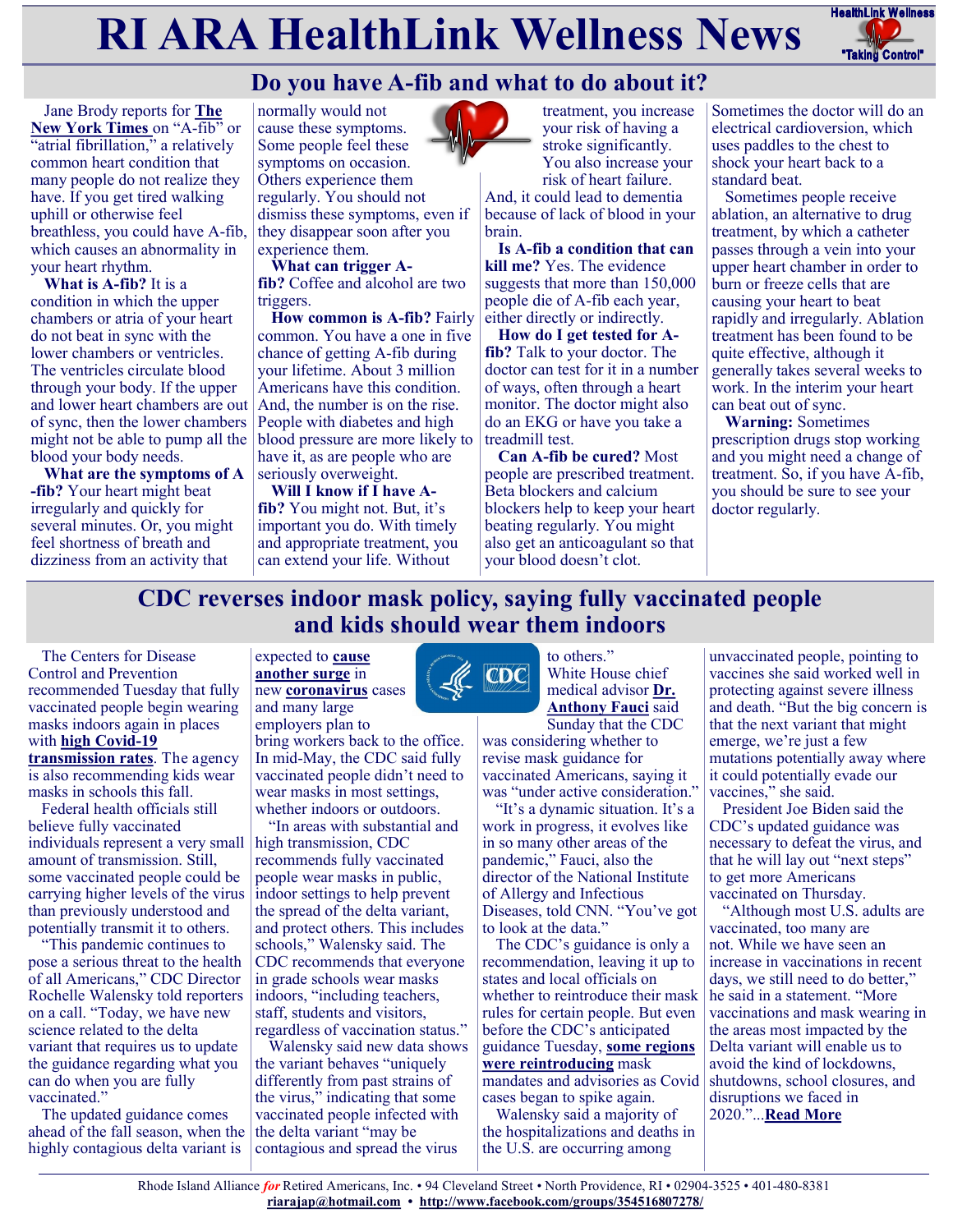## **Want to Avoid Dementia? Add Some Color to Your Plate**

(HealthDay News) -- Something as simple as having a glass of orange juice in the morning or an apple at lunch could be one of the keys to protecting your brain health.

People who consumed just a half serving a day of foods high in a naturally occurring compound called flavonoids had a 20% lower risk of mental decline, according to a new study.

"We think it may have important public health implications because based on what you're seeing in the current study, it could be that just by

making some simple changes to your diet, that is, by adding these flavonoid-rich foods into your diet, you could potentially help prevent cognitive decline," said study co-author Dr. Tian-Shin Yeh, a research fellow at Harvard T.H. Chan School of Public Health.

Besides bananas, apples, pears and sweet peppers, the list of flavonoid-rich foods includes celery, citrus fruits, cherries and berries. Flavonoids are a type of antioxidant, the researchers said.

In the absence of effective treatments for dementia, the

impact of risk factors that people can control, such as changing their diets and

building in regular exercise, is getting more attention. Cognitive, or mental, decline is caused by a combination of genetic, lifestyle and environmental factors, Yeh said.

Researchers examined the diets and perception of subjective cognitive decline in about 77,000 U.S. adults enrolled in the Nurses' Health Study or the Health Professionals Follow-up Study. The women had an average age of 48 and the men an average age of 51 at the start.

Participants completed several questionnaires over 20 years of follow-up that asked how often they ate certain foods. Researchers calculated their flavonoid intake.

Those who ate the most flavonoids had an average of 600 milligrams (mg) daily. Those who ate the least had 150 mg on average. To put that in context, an apple has about 113 mg of flavonoids, while there are roughly 180 mg in about two -thirds of a cup of strawberries….**[Read More](https://consumer.healthday.com/7-29-want-to-avoid-dementia-add-some-color-to-your-plate-2653978260.html)**

### **NIH unveils new online tool to improve Alzheimer's clinical trials recruitment**

The National Institute on Aging (NIA), part of the National Institutes of Health (NIH), has launched a new online research tool to help increase participation by traditionally underrepresented populations in **[clinical trials](https://www.alzheimers.gov/taking-action/volunteer)** on Alzheimer's disease and related dementias. Unveiled at the Alzheimer's Association International Conference (AAIC), **[Outreach Pro](https://outreachpro.nia.nih.gov/)** enables those involved with leading clinical research to create and customize participant recruitment communications such as websites, handouts, videos, and social media posts.

"We are facing a critical and

growing need for people living with Alzheimer's and related dementias, as

well as those at higher risk, and healthy people, to participate in clinical trials," said NIA Director Richard J. Hodes M.D. "That need is especially acute for frequently underrepresented groups such as Black and Hispanic Americans, which is why Outreach Pro includes an emphasis on helping clinical trial researchers connect with these and other important communities."

Outreach Pro is an integral part of NIA's efforts to implement the **[National](https://www.nia.nih.gov/research/recruitment-strategy)** 



**[Strategy for](https://www.nia.nih.gov/research/recruitment-strategy)  [Recruitment and](https://www.nia.nih.gov/research/recruitment-strategy)  [Participation in](https://www.nia.nih.gov/research/recruitment-strategy)  [Alzheimer's and](https://www.nia.nih.gov/research/recruitment-strategy)** 

**[Related Dementias Clinical](https://www.nia.nih.gov/research/recruitment-strategy)  [Research.](https://www.nia.nih.gov/research/recruitment-strategy)** Released in 2018, the national strategy was developed in collaboration with the Alzheimer's Association with input from government, private sector, academic, and industry stakeholders, as well as from individuals, caregivers, and study participants. The overarching goal is to engage broader segments of the public, including underrepresented populations, to participate in Alzheimer's and related dementias clinical research.

"It is critical that clinical trials have appropriate representation to ensure we have a complete understanding of how well different therapies or approaches to dementia care work in different populations," said Holly Massett, Ph.D., NIA senior advisor on clinical research recruitment and engagement, who oversees the implementation of the national strategy. "Outreach Pro was designed to provide well-tested and culturally appropriate outreach materials that resonate with diverse populations and encourage them to participate in clinical trials."...**[Read More](https://www.nia.nih.gov/news/nih-unveils-new-online-tool-improve-alzheimers-clinical-trials-recruitment)**

## **Claims That CDC's PCR Test Can't Tell Covid From Flu Are Wrong**

*Claim: "CDC has just announced they will revoke the emergency use* 



*authorization of the RT-PCR tests first introduced in 2/20. … Translation: They've been adding flu cases to Covid cases when using that test."*

Posts circulating on Facebook and Instagram claim the Centers for Disease Control and Prevention will stop using its covid-19 test because it cannot differentiate between the covid virus and flu viruses.

"CDC has just announced they will revoke the emergency use authorization of the RT-PCR tests first introduced in 2/20,"

reads a July 25 post, which goes on to quote from the agency's lab directive: "CDC encourages laboratories to consider adoption of a multiplexed method that can review. Emergency Use facilitate detection and differentiation of SARS CoV-2 and influenza viruses." It continues: "Translation: They've been adding flu cases to Covid cases when using that test."

Mike Huckabee, a former Fox News host who was also a Republican presidential candidate and governor of Arkansas, **[similarly claimed on](https://www.facebook.com/mikehuckabee/posts/378945023600334?__xts__%5b0%5d=68.ARANcu_GZcP1Utmm59ljHjjRrXtyYzA3QxNM5HRQOGMqAupp07evJRDGBxJNPxQudM7VXmmPJoRJnIm_XBen8oQoMP6N3V3-IQZLi_vdKE_mEOKnfGR5JSvZ_hljXLuMqYgyN_womRe1YUi-_jJ9Pdf7pw2RNyrWCA1NqbxKlatNL665z2Snx)  [Facebook](https://www.facebook.com/mikehuckabee/posts/378945023600334?__xts__%5b0%5d=68.ARANcu_GZcP1Utmm59ljHjjRrXtyYzA3QxNM5HRQOGMqAupp07evJRDGBxJNPxQudM7VXmmPJoRJnIm_XBen8oQoMP6N3V3-IQZLi_vdKE_mEOKnfGR5JSvZ_hljXLuMqYgyN_womRe1YUi-_jJ9Pdf7pw2RNyrWCA1NqbxKlatNL665z2Snx)** that the CDC test cannot tell the difference between coronaviruses and flu viruses.

A July 24 **[Instagram](https://www.instagram.com/p/CRtr_knoF4v/)  [post](https://www.instagram.com/p/CRtr_knoF4v/)** went further: "The FDA announced today that the CDC PCR test has failed its full Authorization has been REVOKED."

The **[post](https://www.facebook.com/permalink.php?story_fbid=4135007173243053&id=568187893258350&__xts__%5b0%5d=68.ARAZ95WrtwSmJ_nLsLRX3ZPqj8bFsPnL1X42SyjqVkACHPx-NAMucxIJ__6COVY29WKyveV2jfcwyAJ98gz4Xi1yoNYoFVNre9D_wB09m2ibMS8CHCcytZ-fjnnQExQQXaSMrwoaA3YZiNgP1jlFjucVtX2)**s were flagged as part of Facebook's efforts to combat false news and misinformation on its news feed. (Read more about PolitiFact's **[partnership](https://www.facebook.com/help/1952307158131536?helpref=related)  [with Faceboo](https://www.facebook.com/help/1952307158131536?helpref=related)**k.)

We wanted to know whether there was any truth to the idea that the CDC was removing its test because it is faulty and cannot tell one virus from another. So we consulted several laboratory testing experts.

The first Facebook post we referenced quoted from and linked to a **[July 21 CDC](https://www.cdc.gov/csels/dls/locs/2021/07-21-2021-lab-alert-Changes_CDC_RT-PCR_SARS-CoV-2_Testing_1.html)  [laboratory alert](https://www.cdc.gov/csels/dls/locs/2021/07-21-2021-lab-alert-Changes_CDC_RT-PCR_SARS-CoV-2_Testing_1.html)** that informed labs that as of Dec. 31 the agency would withdraw its emergency use authorization request for the CDC 2019

It is standard practice for the Food and Drug Administration to issue temporary **[emergency](https://www.fda.gov/emergency-preparedness-and-response/mcm-legal-regulatory-and-policy-framework/emergency-use-authorization)  [use authorizations](https://www.fda.gov/emergency-preparedness-and-response/mcm-legal-regulatory-and-policy-framework/emergency-use-authorization)** for tests and other medical products that have not yet undergone the FDA's full approval process but need to be used in an emergency to diagnose, treat or prevent serious diseases….**[Read More](https://khn.org/news/article/fact-check-cdc-pcr-covid-test-distinguishes-from-flu-eua-request-withdrawal/)**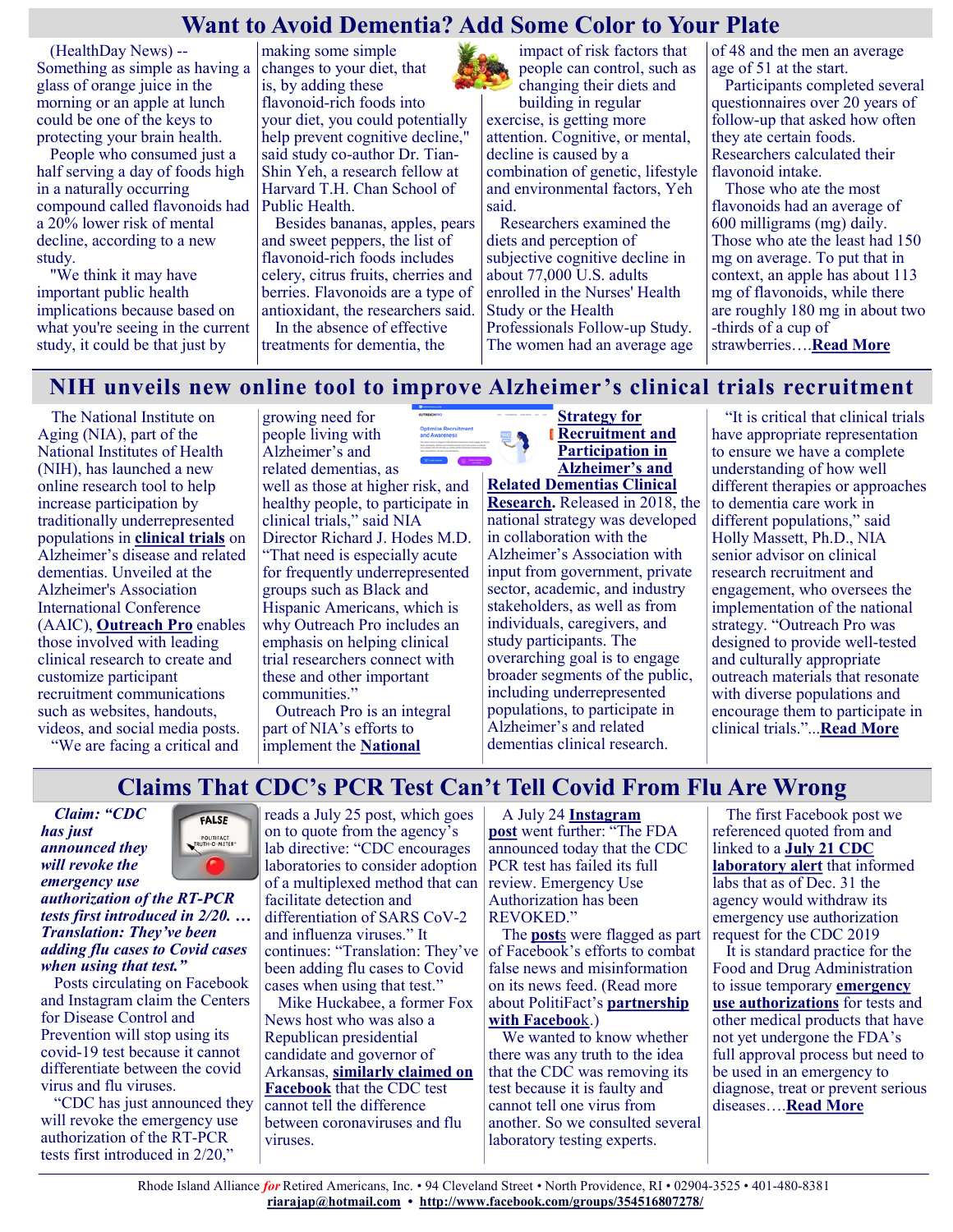### **Pfizer Says 3rd Shot of Vaccine Boosts COVID Protection**

New data show that protection  $\vert$  by about 6% every two from both doses of the Pfizer COVID-19 vaccine decreases slightly over time, but that a third dose significantly boosts levels of antibodies against several variants of the virus, including the highly contagious Delta variant that's now dominant in the United States.

Not everyone thinks a third dose is necessary or should be prioritized, however.

The study of 42,000 volunteers in six countries found that the vaccine had an efficacy rate of about 96% against symptomatic COVID-19 for the first two months following the second dose, but that declined

months after that, reaching 83.7% after six months, the New York Times reported.

The vaccine's efficacy against severe disease held steady at about 97%, according to the **[findings](https://www.medrxiv.org/content/10.1101/2021.07.28.21261159v1)** posted online July 28 on the preprint server *medRxiv*. The study ended before the rise of the Delta variant.

The vaccine's decline in efficacy is not big, "but it is noteworthy," Natalie Dean, a biostatistician at Emory University in Atlanta, told the Times. "Overall, they find that the vaccine is still



performing very well, at very high efficacy." Also on Wednesday, Pfizer disclosed that a third dose of its

vaccine significantly increases blood levels of antibodies against the Delta variant and other variants of the virus.

Those preliminary findings were included in an earnings statement and have not been peer-reviewed or published in a scientific journal. More conclusive results are expected in the coming weeks.

And while antibody levels are an important measure of immunity, the body has other defenses against infection,

the Times reported.

Pfizer has said it plans to seek U.S. approval for a third booster shot of its vaccine, but the issue has been controversial.

U.S. federal health officials have said boosters for the general population are unnecessary, and experts question whether vaccinated people should get booster shots when so many people in the United States and worldwide have yet to receive a first shot, according to the Times.

"There's not enough evidence right now to support that that is somehow the best use of resources," Dean said.

## **Deaths Related to Irregular Heart Rhythm May Be Rising, Especially Among Younger People**

(American Heart Association News) -- Deaths related to atrial fibrillation appear to be on the rise, especially among younger adults, a new study suggests.

Atrial fibrillation – often called AFib – is an irregular heartbeat that sometimes leads to blood clots, stroke, heart failure and other cardiovascular complications. The condition is increasingly common, with an estimated 12.1 million people in the U.S. expected to have it in 2030.

The study, published Thursday in the Journal of the American Heart Association, used data from the Centers for Disease Control and Prevention.

Researchers focused on 276,373 people ages 35 to 84 who died between 2011 and 2018 from cardiovascular disease related to AFib.

After adjusting for age, researchers found about four additional AFib-related deaths per 100,000 people in the U.S. population in 2018 compared to 2011 – 22.3 deaths per 100,000 versus 18 deaths. Breaking it down by age, they learned the increase per year was greater among those 35 to 64 – 7.4% – compared to 3% among those 65 to 84.

Dr. Yoshihiro Tanaka, the study's lead author, said the

research did not prove AFib was causing more deaths, only that "it could be contributing to the increase."

He said the study was limited by possible misclassifications in the cause of death and a lack of data about when people were diagnosed with AFib, how long they had it and if they were treated for it.

Still, the findings are troubling, especially the rising AFib-related death rate for younger adults ages 35-64, said Tanaka, a cardiologist and researcher at Northwestern University in Chicago. He also pointed out a disparity

among younger Black men and women, whose AFib-related death rates accelerated at a greater pace compared to their white counterparts.

"Prevention and treatment are very important," Tanaka said, as well as more education about AFib and easier access to care "to encourage younger and vulnerable populations to get treatment, possibly for free or at discounted prices."

He'd like to conduct future studies to see if smartwatches and other wearable devices might improve early detection of AFib and reduce death rates….**[Read More](https://consumer.healthday.com/aha-news-deaths-related-to-irregular-heart-rhythm-may-be-rising-especially-among-younger-people-2654241404.html)**

### **CDC Now Says Vaccinated Should Be Tested After COVID Exposure, Even Without Symptoms**

(HealthDay News) -- People fully vaccinated against COVID -19 should be tested for the virus if they come into contact with infected people, whether or not they have symptoms, say updated testing guidelines from the U.S. Centers for Disease Control and Prevention.

The agency previously said that fully vaccinated people did not need to be tested after exposure to the virus unless they had symptoms, The New York Times reported.

Fully vaccinated people should wear a mask in public indoor spaces after exposure, the agency said. Three to five days later, they should be tested. If the results are negative, they can stop wearing masks indoors. If the results are positive, they should isolate at home for 10 days, the guidance states.

The new testing advice was released Tuesday, the same day the CDC issued **[new mask](https://www.cdc.gov/coronavirus/2019-ncov/vaccines/fully-vaccinated.html)  [guidelines](https://www.cdc.gov/coronavirus/2019-ncov/vaccines/fully-vaccinated.html)** that recommend that



The agency also recommended that vaccinated people in close contact with unvaccinated people, including children under 12, consider wearing masks in public indoor spaces whatever the transmission rates in the local community. In a shift, the agency also recommended universal masking in schools.

"Our updated guidance recommends vaccinated people get tested upon exposure regardless of symptoms," CDC director Dr. Rochelle Walensky told the Times. "Testing is widely available."

Even though fully vaccinated people may still get infected, people with these "breakthrough" infections tend to have mild or no symptoms because vaccines provide strong protection, according to the Times.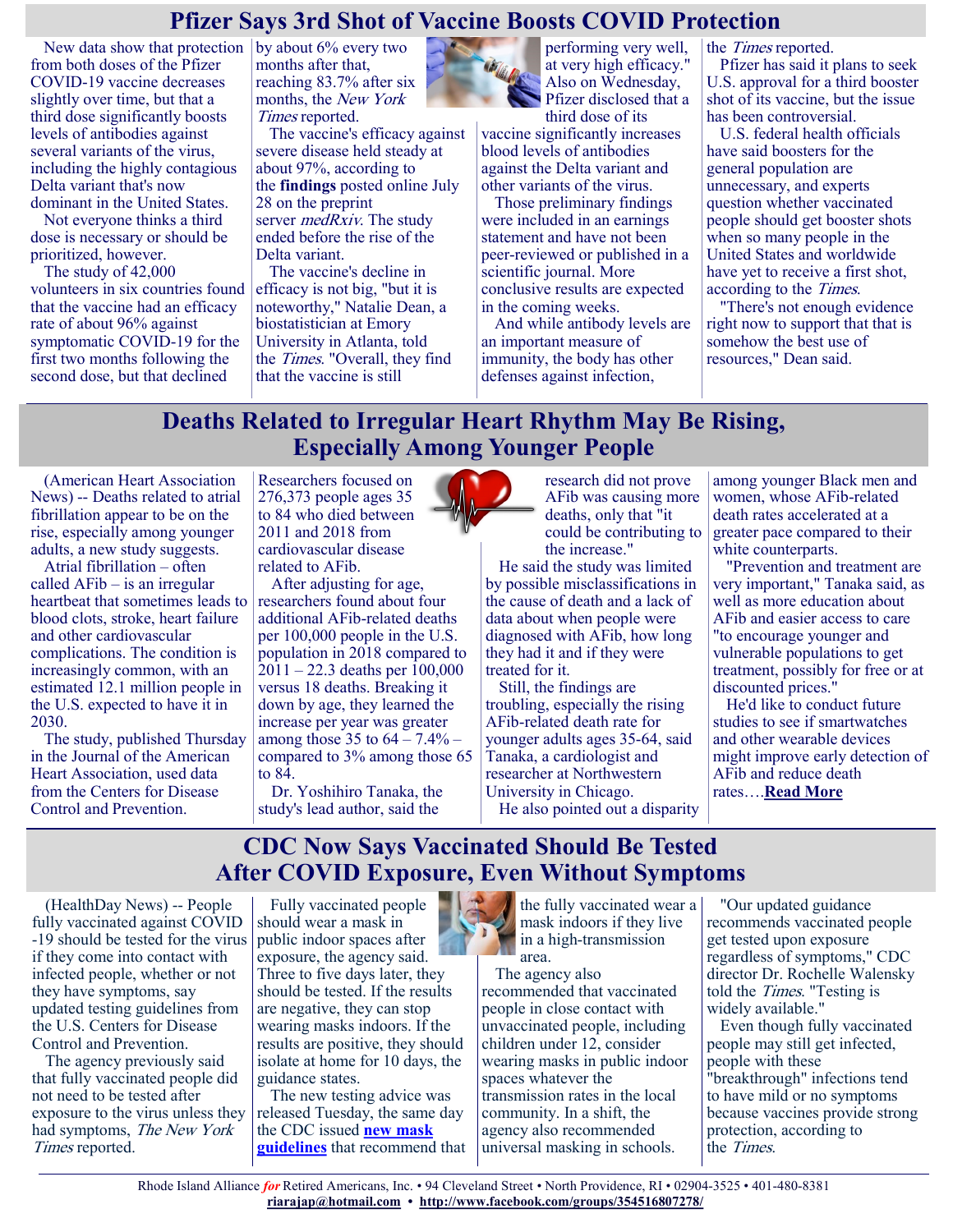## **'Moderate' Drinking May Be Heart-Healthy**

(HealthDay News) -- Here's a reason to not feel guilty about drinking a glass of wine every evening: A new study suggests that people who drink moderately may have lower risks for both heart attack and stroke than teetotalers — even when they have a history of heart issues.

The researchers found that among over 48,000 people with previous cardiovascular trouble, those who drank the equivalent of a single drink per day were less likely to suffer a repeat heart attack or stroke. They also had a lower risk of dying during the 20-year study period.

The study authors cautioned, however, that the link does not prove a cause-and-effect relationship.

"It's difficult to determine whether light-to-moderate drinking really has a protective effect," said lead researcher Chengyi Ding, of University College London, in the United Kingdom.

One reason, she explained, is that in studies, "non-drinkers" may include people who used to

drink but quit for health reasons. So, moderate drinkers may simply look healthier by comparison. And Ding and her colleagues did find that

when former drinkers were excluded from their analysis, the benefits tied to moderate drinking waned.

Still, the researchers said, the findings suggest that people with a history of heart attack or stroke do not need to give up alcohol entirely.

Limits, however, are wise, according to Ding: In the study, only people who drank up to 15 grams of alcohol per day showed reduced risks of a future heart attack or stroke.

That is roughly equivalent to a glass of wine or a pint of beer per day.

The moderation message is a long-standing one. Guidelines from the American Heart Association (AHA), for example, suggest that if people do drink, they should restrict it to no more than one drink per day for women — and two per day for men….**[Read More](https://consumer.healthday.com/7-28-2653895537.html)**

### **AHA News: Find Your Way Back to the Gym – Safely**

(American Heart Association News) -- If the pandemic put your workout routine on ice, you're in good company.

Gym attendance plummeted last year, and as people slowly return, their bodies may be telling them, "Hey! It's been a while!" Even the likes of action hero Will Smith acknowledged, "I'm in the worst shape of my life" before posting a video poking fun at how much he had forgotten about working out.

If you, like Smith, are plotting a fitness comeback, experts applaud you. But, they say, you need to be careful. Here's their advice on how to do that.

**It starts with a vaccine.** The first step in a safe return to the gym is to remember what drove people away.

"Number one, get vaccinated," said Dr. Brandee Waite, director of sports medicine at UC Davis Health in Sacramento, California. That's especially important as coronavirus variants spread.

"If you're indoors, and exercising and breathing hard, and are not vaccinated, by all means please wear a mask to protect yourself and the community that you wanted to rejoin," she said. Even fully vaccinated people should wear masks in public indoor settings in parts of the country with "substantial" or "high"



transmission rates, according to updated guidance issued Tuesday by the Centers for Disease Control and Prevention.

Masking also is a good choice for vaccinated people at increased risk for severe COVID -19 or those with high-risk or unvaccinated family members.

The CDC offers guidelines for gyms. Waite suggested checking to make sure you know what your gym is doing and are comfortable with it – so an unwelcome surprise doesn't become an excuse for not returning.

**Is it safe to work out after having COVID-19?** For most people, yes, Waite

said. It depends on lingering symptoms. Anyone who had COVID-19 should get clearance from their physician before returning to exercise. Some people also might want guidance from a physical therapist or a doctor who specializes in rehabilitation.

A team of British researchers, writing in the journal BMJ in January, recommended waiting at least a week after symptoms clear and minimizing exertion for the first two weeks.

But overall, Waite said, "We want to get people back exercising, because we need their cardiovascular health to get better to improve their overall health."...**[Read More](https://consumer.healthday.com/aha-news-find-your-way-back-to-the-gym-safely-2654152996.html)**

**Diabetes Drug's New Weight Loss Formula Fuels Cost-Benefit Debate**

The long list of side effects that obesity, which affects follow ads for the newer expensive drugs to treat Type 2 diabetes sometimes include an unusual warning: They might cause weight loss. That side effect is one that many people especially those with Type 2 diabetes, which is associated with obesity — may desperately want.

So it's no surprise that some of the same drugs are being reformulated and renamed by manufacturers as a new obesity treatment. No longer limited to the crowded field of treatments for Type 2 diabetes, which **[affects about 10%](https://www.cdc.gov/diabetes/basics/type2.html#:~:text=More%20than%2034%20million%20Americans,them%20have%20type%202%20diabetes.)** of Americans, they join the far smaller number of drugs for

**[42% of Americans](https://www.cdc.gov/nchs/fastats/obesity-overweight.htm)** and is ready to be mined for profit.

One that recently hit the market — winning Food and Drug Administration approval in June — is Novo Nordisk's Wegovy, a higher-dose version of the company's injectable diabetes drug, Ozempic.

Ozempic's peppy ads suggest that people who use it might lose weight, but also include a disclaimer: that it "is not a weight loss drug." Now — with a new name — it is. And clinical trials showed [using it leads to](https://www.nejm.org/doi/10.1056/NEJMoa2032183)  [significant weight loss](https://www.nejm.org/doi/10.1056/NEJMoa2032183) for many patients.

"People who go on this medication lose more weight than with any drug novo nordisk we've seen, ever," said

Dr. Fatima Cody Stanford, an obesity medicine specialist at Massachusetts General Hospital and Harvard Medical School who was not involved with any of the clinical trials.

But that leaves employers and insurers in the uncomfortable position of deciding if it's worth it.

Wegovy's monthly wholesale price tag — set at  $$1,349$  — is about 58% more than Ozempic's, although, the company points out, the drug's injector pens

contain more than twice as much of the active ingredient. Studies so far show that patients may need to take it indefinitely to maintain weight loss, translating to a tab that could top \$323,000 over 20 years at the current price. Weight loss treatments are not universally covered by insurance policies.

The arrival of this new class of weight loss drugs — **[one from](https://investor.lilly.com/news-releases/news-release-details/lillys-tirzepatide-achieves-all-primary-and-key-secondary-study)  [Lilly](https://investor.lilly.com/news-releases/news-release-details/lillys-tirzepatide-achieves-all-primary-and-key-secondary-study)** may soon follow — has created a thicket of issues for those who will pay for them. The decision is complicated by many unknowables concerning their long-term use and whether competition might eventually lower the price….**[Read More](https://khn.org/news/article/diabetes-drug-wegovy-weight-management-cost-benefit-debate/)**